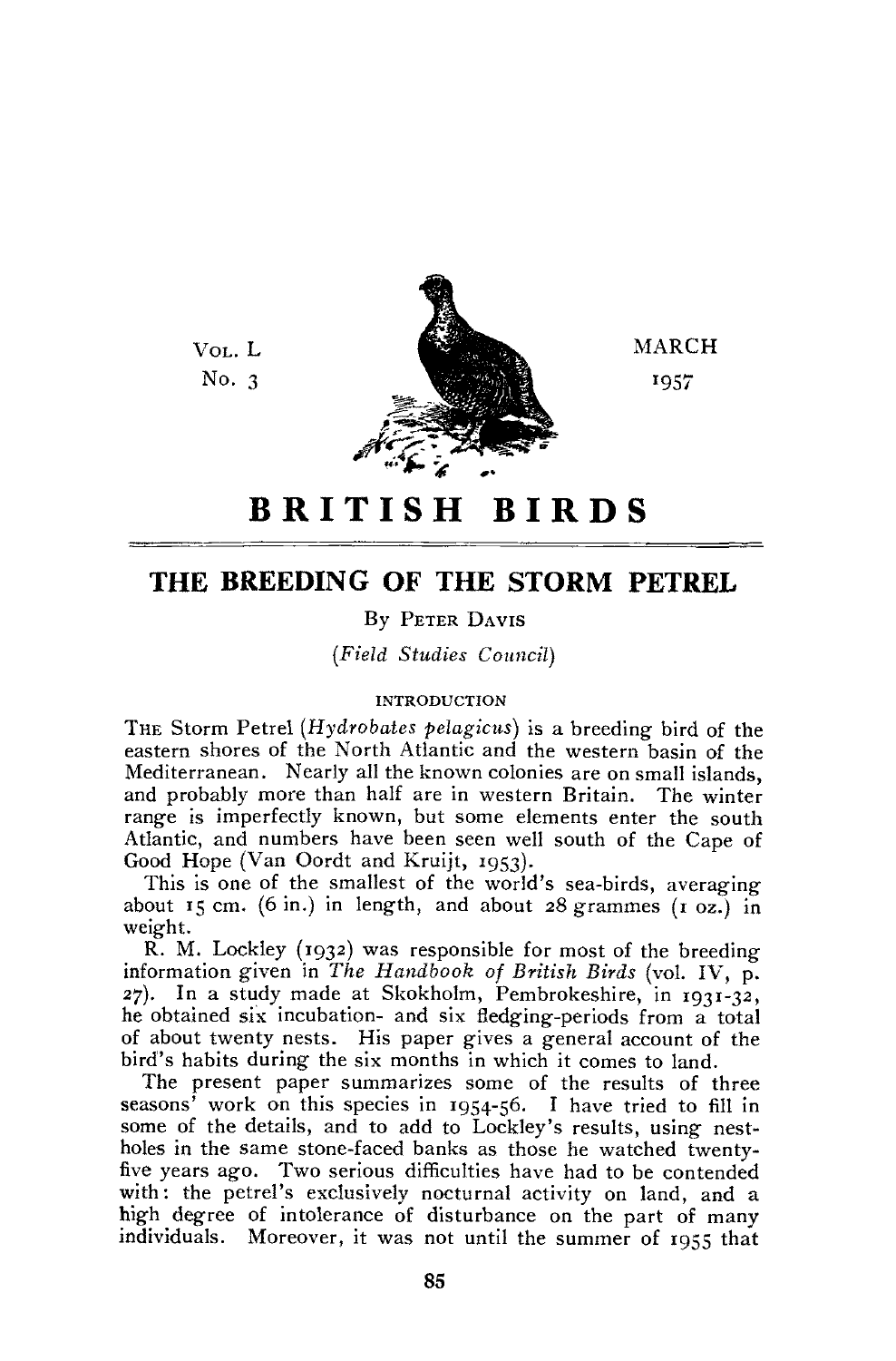I learned of a reliable and simple method of sexing the birds, by cloacal examination after the *egg* was laid. This technique, pioneered by D. L. Serventy in Australia, was successfully employed on my birds in 1956. Fortunately, most of the  $1954$ and 1955 breeders returned, and were sexed, in this year.

## METHODS OF INVESTIGATION

Thirty-three occupied burrows near the Observatory buildings at Skokholm were selected in the spring- of 1954, and provided with observation-shafts leading into the nest-chamber. The same holes were used in 1955, when only twenty-four were reoccupied, and in 1956 when twenty-two were reoccupied. The number of breeding pairs was twenty in 1954, nineteen in 1955, and eighteen in 1956. All birds found in the burrows were ringed, a total of eighty "adults" in 1954, seventy-three (including thirty-eight recaptures) in 1955, and fifty-five (forty-three recaptures) in 1956.

In 1954 the burrows and their occupants were examined daily at about noon and midnight\* from i8th May until the *egg* was laid, or until 16th July in the case of non-breeding holes. Regular night-visits were then discontinued, and were not made in 1955 or 1956, since the disturbance involved seemed out of proportion to the information gained. Day-examination in 1955 and 1956 began before the return of the first birds in April. An additional check on activity in the pre-egg stage and at the non-breeding holes was kept by placing light lattices of bracken-stems in the entrances and the scrapes.

At four burrows in 1954, automatic recorders of a type devised by Dr. John Gibb were used to give more detailed' information of the time of visits by the birds throughout the breeding-season. These gave some interesting results, though the clocks which were part of the mechanism were frequently stopped by the entry of vast numbers of earwigs *(Forficula).* 

In 1954 and 1955 the bird found on the new-laid *egg* was marked with red cellulose paint on the head and rump, and a daily check on the share of the sexes in incubation was maintained at those nests where a clear view of the sitting bird could be had. The rest were opened on most days to confirm that incubation was continuing. The lattice checks were continued at the entrances to several burrows during incubation. From the thirty-seventh day, the sitting bird was raised gently with a stick so that the *egg* could be seen. If it was seen to be chipping, visits might be made twice or three times each day until the hatch.

The chick was weighed at twenty-four hours old, then every forty-eight hours until the first interval in brooding by the parents. For the rest of the fledging-period, in 1954 and 1955, it was weighed twice daily, in the morning and' evening. In 1956 only evening weighings were made, apart from a series of special midnight and morning weighings designed to find the actual rate of

•All times G.M.T.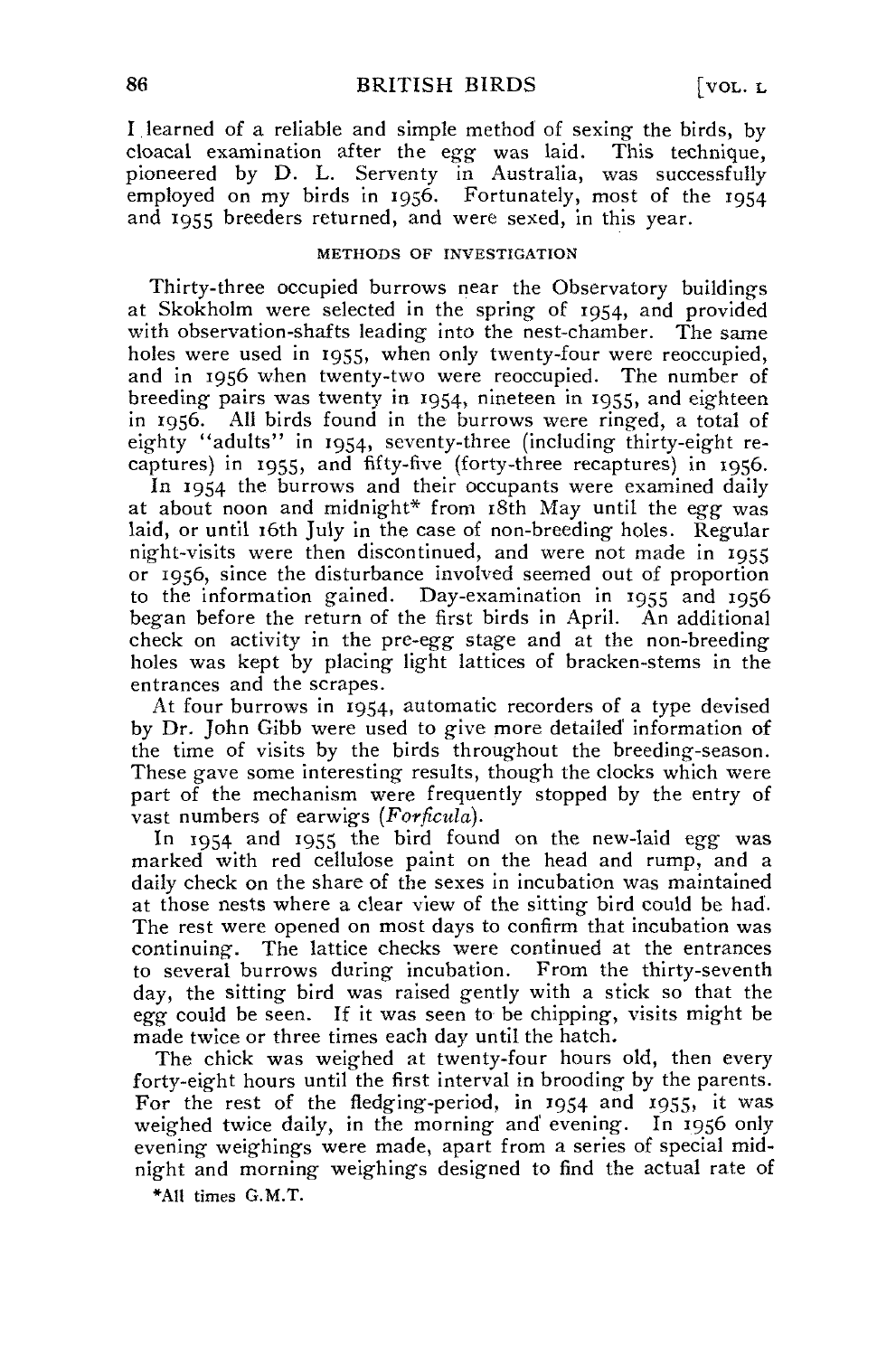loss. The beam-balance used weighed accurately to one tenth of a gramme. As a protection against the weather, it was suspended inside a wooden box. Chicks accustomed to the procedure sat quietly on the pan without any covering.

Many observations made away from the study-burrows, and also some references in the Skokholm Bird Observatory records for earlier years, have been made use of in this account.

## ATTAINMENT OF MATURITY

The age at which a Storm Petrel may breed is still not accurately known. *The Handbook* (vol. IV, p. 29) says that birds completing moult in May, June and July are probably a year old, and Mayaud (1950) found that one such bird had undeveloped breeding-organs. It is not known if the birds return to the colony in their first summer. Roberts (1940) concluded that some Wilson's Petrels *(Oceanites oceanicus)* spend a non-breeding year at sea, but his evidence was not positive. Some of the larger petrels spend several years away from the colony; Manx Shearwaters *(Procellaria puffinus)* do not normally return until they are three years old, and may not breed until they are five or older. Gross (1947) reports the recovery at a colony of five Leach's Petrels *(Oceanodrorna leucorrhoa)* ringed as nestlings. Two were one year old, but were not known to be breeding; a three-year-old bird was breeding.

The ringing of young Storm Petrels has not so far thrown much light on this problem; Very few young were ringed at Skokholm before 1954, and only one of these has been recaptured. This bird was two years old. Twenty-seven were ringed at Skokholm in 1954, and sixty-nine in 1955, but none of these has been recaught, though one 1955 chick was found dead at Bude, Cornwall, only seventy miles from Skokholm, in August 1956. These birds, with forty young ringed in 1956, may provide some recaptures in our trammel-nets in the future.

The limited amount of evidence obtained so far, suggests that once an immature bird has returned, it normally spends no more than one season in the colony as a pre-breeder. Thus of seven birds which occupied burrows throughout the 1954 season without breeding, and which returned to these holes in 1955, all bred in the seond year. Five definite non-breeders of 1955 were recaught in 1956; four bred, and one disappeared early in the season. I have not encountered a case of a bird spending two entire seasons in ownership of a burrow without nesting in the second; but it is possible that immatures may not adopt a regular burrow in their first season in the colony.

## THE INEFFECTIVE BIRDS

Before embarking on the account of breeding activities, I must mention the large body of birds which have no breeding responsibilities for all or most of the season. This body consists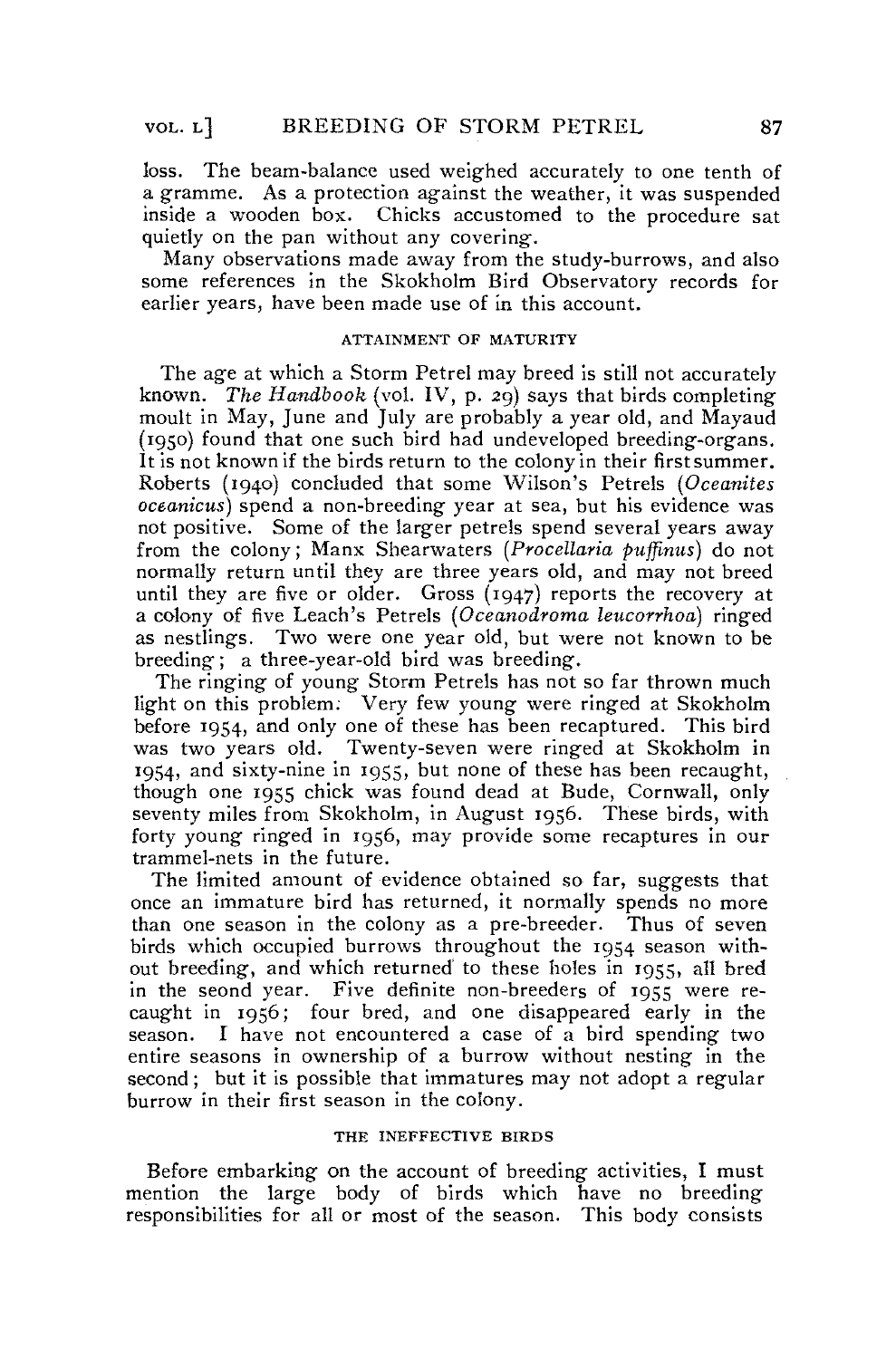of the pre-breeders (immatures, perhaps nearly all of one agegroup), the other non-breeders (the very small number of mature birds which do not breed), and the failed breeders (birds which have lost or deserted their egg or chick). Most of these birds possess, or quickly acquire, burrows of their own, but many pay Casual visits during the season to birds in other holes.

Of the eighty "adults" ringed in my burrows in 1954, only thirty-eight (48%) were known to be breeding. In 1955 the proportion was thirty-eight out of seventy-three  $(52\%)$ , and in  $1956$  thirty-six out of fifty-five  $(65\%)$ . The 1955 and 1956 figures will be biased in favour of the established breeders, since no new burrows were opened in these years.

It is not possible to infer from these figures that all the remainder of the birds I caught belonged to the "ineffective" category. I have found, in a few instances, that established breeders may visit strange burrows and even spend twenty-four hours there, during the pre-egg stage. However, such behaviour seems rather uncommon, so that on the basis of the first (1954) sample, the ineffeetives may number nearly half the total catch in one season, before any allowance has been made for the return of breeders failing in the study-burrows.

The failed breeders undoubtedly provide a large contingent in this army of unemployed. Birds which have lost their eggs may return for up to ten weeks afterwards, and those which have lost small chicks for up to four weeks. Many do not finally desert the island until after the middle of August, the time of departure for most non-breeders also. In the cases of desertion, one bird of the pair usually fails to return in the rest of the season, but the other continues to visit the nest.

Some idea of the proportion of failures may be gained from the results of an examination of over a hundred and twenty burrows carrying Storni Petrel scent, made in September 1955. Evidence of breeding was found in eighty-two of these holes: fifty-nine held chicks, twenty-three had cold or broken eggs. Three other eggs known earlier in the season had disappeared without trace, and some other holes may have also lost all trace of nesting. The proportion of failures was therefore in excess of 25%, in a summer quite free from adverse weather. A short series of thirty-nine nests carrying evidence of breeding was examined in the very wet and windy summer of 1956. This yielded only twenty-four live chicks, so that the minimum of 38% had failed. The studyburrows are not included in these figures: four out of nineteen failed in 1955, and nine out of eighteen in 1956.

#### THE BURROW

At Skokholm, where the community at midsummer may exceed fifteen hundred birds, a wide variety of sites is occupied. Of these, perhaps half are in natural crevices—among boulders above high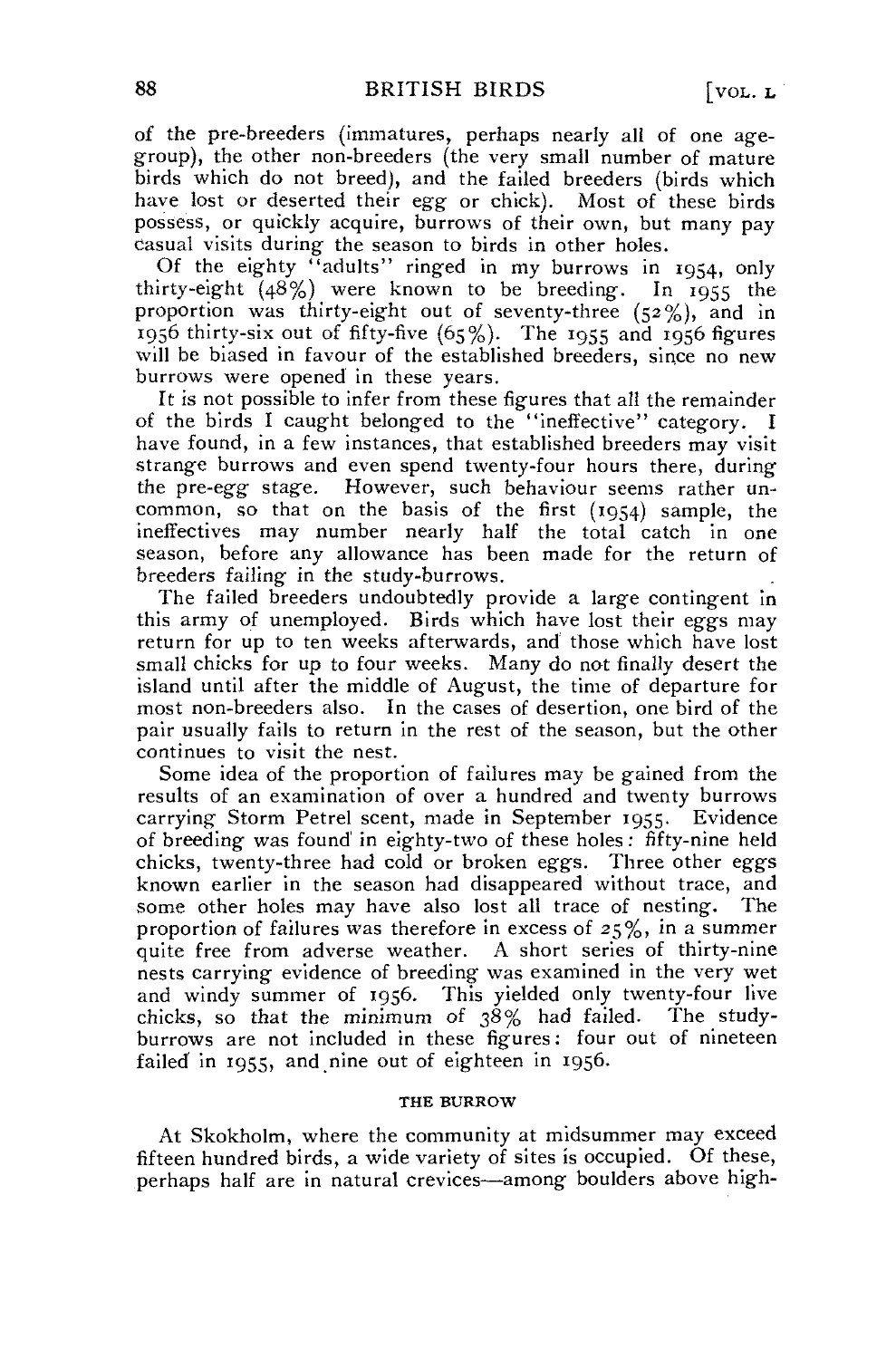water mark, under slabs of Old Red Sandstone broken from the cliffs and outcrops, or in fissures of the solid rock. The remainder are either in the hedge-banks of the old fields, with a few in drystone walls, or in burrows of rabbits *(Oryctolagus cuniculus),*  shearwaters, and Puffins *(Fratercula arctica)* in more open country. Exceptionally, nests have been found in woodpiles, under wooden huts, and the like.

At the more complex holes several pairs of breeding petrels may share the same entrance, but the nests are usually in different branches of the system. In rabbit, shearwater or Puffin holes, where these are still in use by the original owners, the Storm Petrels excavate a small side-tunnel, or use one which has partially collapsed and can no longer be entered by the larger animals. The entrance to my Burrow No. *22* was shared in 1954 by a pair of shearwaters and several rabbits. The hazards faced by the small petrels in such burrows are considerable. Battered corpses were found in 1955 in both shearwater and Puffin holes. There have also been cases of Puffin (Burrow 10, 1954) and shearwater (Burrow 11a, 1955) entering and' destroying nests in my studyburrows. For the most part, however, the entrances are too small to allow the entry of the larger birds. Some of my burrows have entrances barely two inches in diameter.

Many of the burrows must obviously, from their small size, have been excavated by the birds themselves, and birds with earthencrusted bills and feet have been found on several occasions. Burrow 26 was a mere hollow, where a stone had fallen from a wall, when I first found a bird present on the night of 7th June 1954. Two nights later two birds were there, both engaged in digging. Their actions continued for a few seconds after the beam of my torch shone upon them— a downward scraping motion with the bill, the loosened earth thrown backward with the feet. The hole was a foot deeper on the following day.

The nest-scrape, at burrows I have examined, has been from four inches to eight feet (average about *2\* feet) from the entrance, and may be considerably further in some cases. The birds apparently prefer to have a low ceiling over the nest, and often, where my observation shaft appeared directly over the original scrape, they have made a new scrape in a niche at the side of the tunnel, though every effort is made to ensure that the Cover is Iightproof. Most nests are in complete darkness, but I have found a few so exposed that the sun may shine on to the sitting bird for part of each day.

The nest itself is usually just a shallow depression about three inches in diameter in dry earth or fragments of stone. A few short pieces of bracken and other dry vegetation are very occasionally present, and the stems I used' as lattices were often incorporated. Many nests acquire contour-feathers from the sitting birds in late July and August, when a body-moult is taking place. I have never proved that the birds deliberately carry material to the nest, but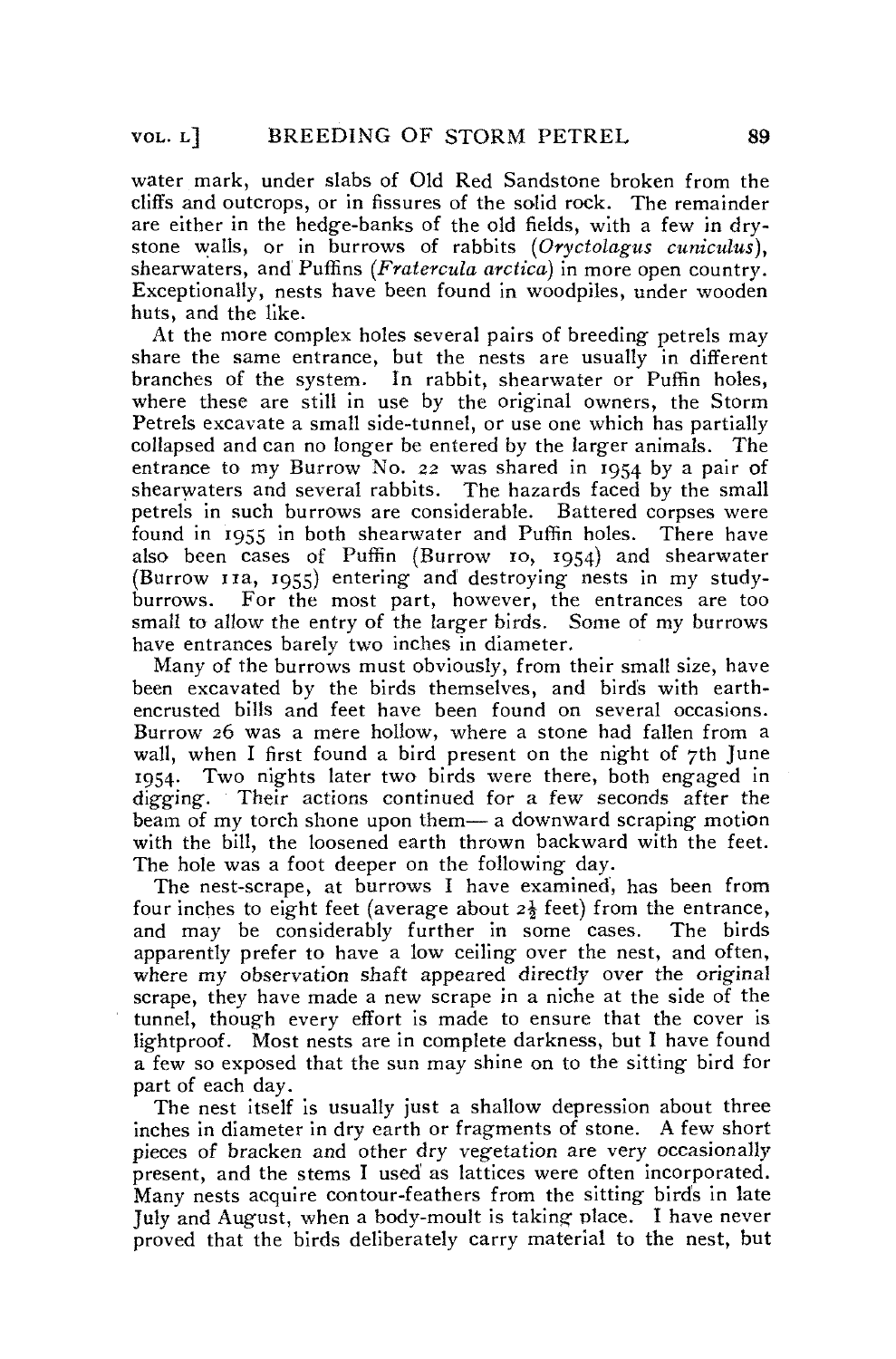David Wilson has shown me a photograph of a very substantial nest, taken at Roaninish, Donegal. This had almost certainly been built by the birds. A. Gordon (1920) found that a rough nest was often made in shallow holes where material was at hand. Roberts *(loc. cit.)* has shown that Wilson's Petrel will construct a substantial nest, and Ainslie and Atkinson (1937) showed the same for Leach's Petrel.

## OWNERSHIP OF THE BURROW

In the Skokholm files there are several pre-war records of Storm Petrels returning to the same burrow in successive seasons, but no long-term study of this propensity has been made.

Recaptures of breeders in my burrows serve to demonstrate the attachment of individual birds to particular holes. Thirty-seven 1954 breeders were potentially available for recapture in 1955, if none died in the winter. Sixteen had bred successfully, and fourteen of these returned in 1955, all to the same holes. Twenty-one had failed in 1954; twelve of these returned, ten to the same holes. There were again thirty-seven breeders of 1955 potentially available in 1956. Twenty-nine had been successful, and of these twenty-eight returned in 1956, all to the same holes (the twentyninth may have returned, but its burrow was visited only for a few nights in 1956, and it was not caught). Eight birds were failed breeders in 1955, and six of these came back, to the same burrows, in 1956. To summarize, forty-two out of forty-five sueeessful breeders, and eighteen out of twenty-nine failed breeders, were recaptured in the following year, and only two, both failed birds, had changed their burrows.

Most of the failed breeders which did not return in the subsequent year were individuals which had deserted their *egg,* and never came back to the original burrow, even in the same season.

The forty-two ineffective birds of 1954 provided only eleven recaptures in 1955, seven of which were in the same burrows; and of the thirty-five ineffectives of 1955, only nine were recaught in 1956, all in the same holes. Twelve of these twenty recaptures had been regulär occupants of eggless burrows in the previous year; ten of these were in their original holes.

These figures suggest a very strong sense of ownership on the part of successful breeders. Probably the factor of human disturbance is reflected in the lower level of returns in the failed breeders. Unfortunately my records do not allow me to divide the ineffectives into clear-cut groups of non-breeders and failed breeders, but there seems to be a fairly strong attachment in the non-breeders which have settled down to regulär occupation of one hole, and little or no attraction to one hole on the part of wandering failed breeders and casuals.

Mutual ownership of a burrow, coupled with an early return by established breeders (discussed later), would tend to bring the same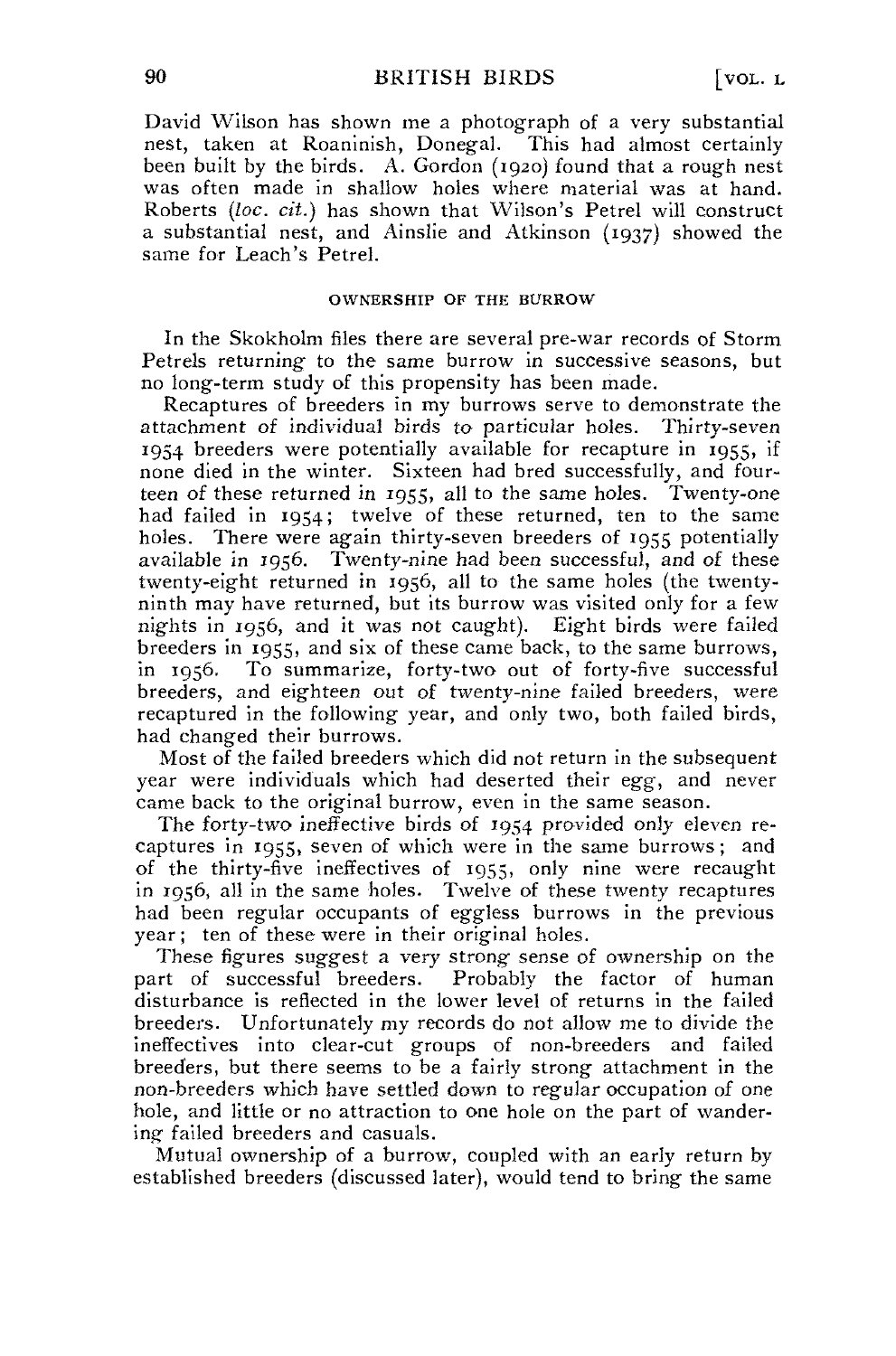birds together as mates in successive years. The burrow is likely to be the prime bond between the pair, for the difficulties of maintaining contact away from its vicinity would seem too considerable to be overcome. Pairs known to me have been permanently dissolved when one bird has forsaken the burrow in the pre-egg stage; such birds have bred elsewhere with new mates. The "pull" of the burrow is not always broken when one bird deserts in the *egg* stage, for several deserters have turned up again in the original holes in the next year. There was an interesting case in 1954 of both birds of an established pair deserting their burrow in the pre-egg stage, both being found subsequently in new burrows with new mates.

On one occasion in May 1955 I found two birds together in Burrow 12, which had been mates in Burrow 2 in 1954. They were reunited only on one day, and this could have been merely a chance encounter, for the new burrow was very near the old.

## The Pre-egg Stage

#### ARRIVAL

In most years the first Storm Petrels return to Skokholm in the last week of April. To judge from the 1955 and 1956 figures, which the Observatory records for earlier years seem to support, numbers are fairly low until the middle of May, the bulk of the population returning in the second half of that month. Most of the birds I have found to be non-breeders arrived towards the end of May and in early June. The number of strange visitors to the burrows also increased sharply about this time. The population then remains at its highest level until late July or early August; it is only during this period that trammel-netting for ringing purposes is really profitable.

The earliest arrivals appear to be experienced breeders. Twelve birds were caught by day before  $\overline{15}$ th May 1955, and all these had bred in 1954. All the fifteen burrows visited by that date were breeding burrows in the previous year. In 1956 thirty-one birds were caught by day before 15th May, twenty-four of which were known to have bred in 1955. No bird known to be a non-breeder in one year has been caught earlier than 15th May in the next, its first breeding-season.

## THE DURATION OF THE PRE-EGG STAGE

The figures given in Table I are derived only from nests where the pre-egg stage was not lengthened or complicated, to my knowledge, by visits from Strange birds.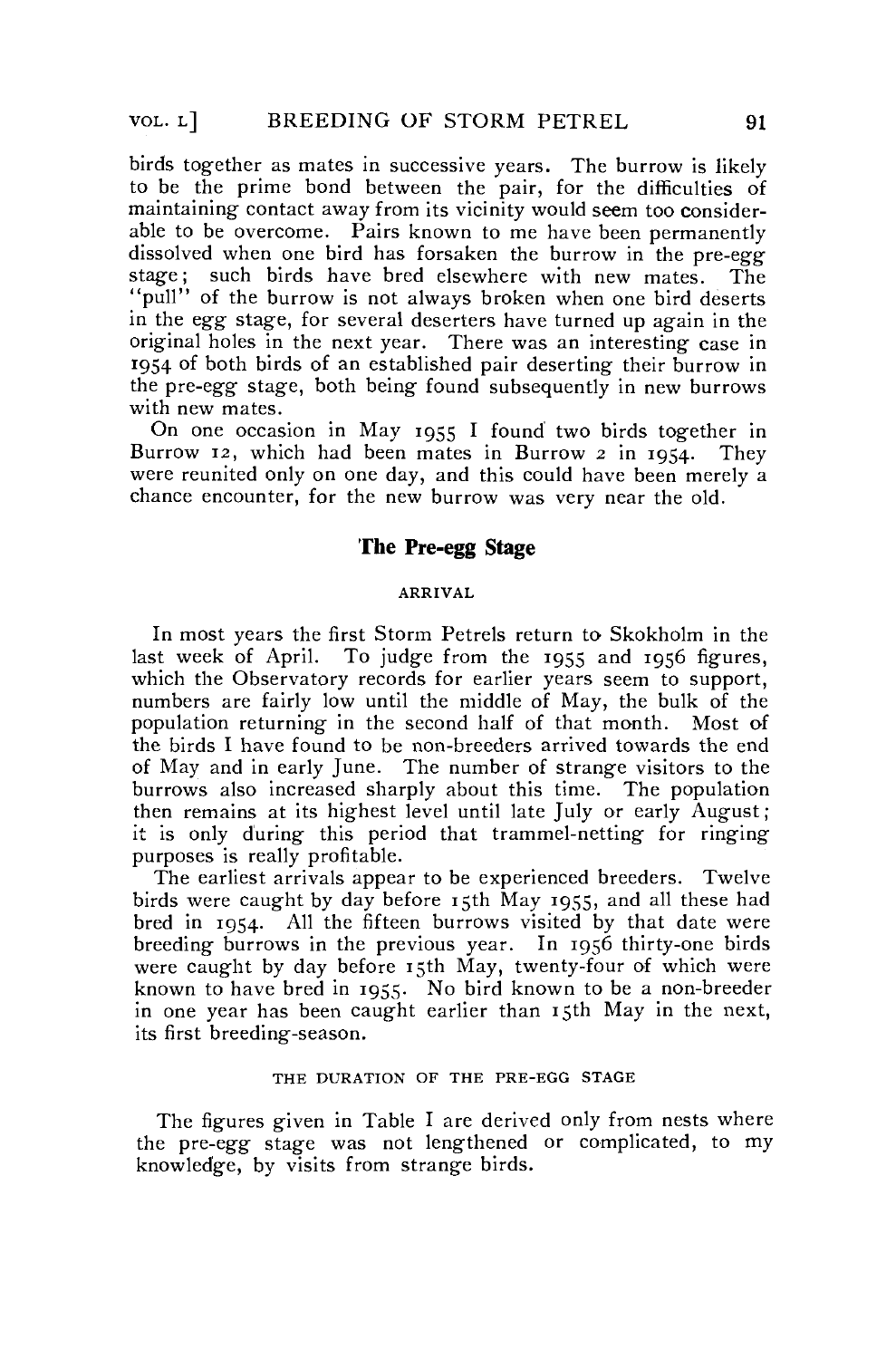|                                            |      |                        | irryarovanes penaguns) |                                |                                         |
|--------------------------------------------|------|------------------------|------------------------|--------------------------------|-----------------------------------------|
| Burrow<br>No.                              | Year | ist visit<br>(evening) | Egg laid<br>(early)    | Duration<br>of stage<br>(days) | Status of pair<br>comp'd. previous year |
| 8                                          | 1954 | 23 May                 | 1 July                 | 38                             |                                         |
| I                                          | 1955 | 7 May                  | 19 June                | 42                             | Same                                    |
|                                            |      | 8 May                  | 16 June                | 39                             | Same                                    |
| $\begin{array}{c} 4 \\ 5 \\ 6 \end{array}$ |      | 24 April               | 4 July                 | 71                             | $\delta$ same, $\varphi$ new            |
|                                            |      | 27 April               | 26 June                | 60                             | ♂ same, ♀ prob. same                    |
| 8                                          |      | 29 May                 | 29 June                | 3 <sup>1</sup>                 | Same                                    |
| 9                                          |      | 27 April               | 12 June                | 46                             | Same                                    |
| IIA                                        |      | 3 May                  | 15 June                | 43                             | Same                                    |
| 12B                                        |      | 28 April               | 20 June                | 53                             | ♀ same, ♂ prob. same                    |
| 14                                         |      | 28 April               | 18 June                | 51                             | $\vec{C}$ same, $\varphi$ prob. same    |
| 19                                         |      | 23 May                 | 27 June                | 34                             | Non-breeders 1954                       |
| 33                                         |      | 9 May                  | 23 June                | 45                             | Same                                    |
| $\mathbf{2}$                               | 1956 | 3 May                  | 2 July                 | ${\bf 58}$                     | ♀ same, ♂ new                           |
| 6                                          |      | 8 May                  | 21 June                | 53                             | ${\tt Same}$                            |
| IIA                                        |      | r May                  | 18 June                | 47                             | $\delta$ same, $\Omega$ new             |
| IIB                                        |      | 4 May                  | 25 June                | 51                             | Same                                    |
| 12B                                        |      | 6 May                  | 27 June                | 51                             | Same                                    |
| 14                                         |      | 5 May                  | 8 June                 | 33                             | Same                                    |
| 15                                         |      | 7 May                  | 25 June                | 48                             | Same                                    |
| 17A                                        |      | 3 May                  | $\sqrt{25}$ June       | 52                             | Same                                    |
| 17B                                        |      | 6 May                  | 11 June                | 37                             | Same                                    |
| 19                                         |      | 6 May                  | 20 June                | 44                             | Same                                    |
| 20                                         |      | 30 April               | 28 June                | 58                             | Same                                    |
| 24                                         |      | 30 April               | 15 June                | 45                             | Same                                    |
| 28                                         |      | 16 May                 | 24 June                | 39                             | Same                                    |
| 33                                         |      | 8 May                  | 25 June                | 47                             | Same                                    |

TABLE I-DURATION OF PRE-EGG STAGE OF THE STORM PETREL *(Hydrobates pelagicus)* 

Average duration of the pre-egg stage:  $46.8 \pm 9.1$  days.

In general I have no means of accounting for the considerable Variation in the length of the pre-egg stage, but probably much depends on the physiological condition of the individual birds. It is, however, possible to hazard an explanation for some of the longer periods. It will be noticed that the longest period (71 days) was at a nest where an established breeder had to find a new mate. In this instance over a month passed before he succeeded in doing so. There were also three other nests, which I have not included in the table, where the unusually long pre-egg stage can be accounted for. These were Burrows 2 and 24 in 1955, and Burrow 9 in 1956, which had pre-egg stages of 68, 65 and 67 days respectively. In all these nests one bird of the established pair deserted in June, and the remaining birds had to find new mates. They quickly did so, but about thirty days then elapsed before the eggs were laid, on 30th July, i6th July, and 71h July. Such rematings must be responsible for some of the very late eggs and' chicks recorded from time to time in Storm Petrel colonies.

#### FREQUENCY OF VISITS

Lockley found that in the pre-egg stage his birds spent "roughly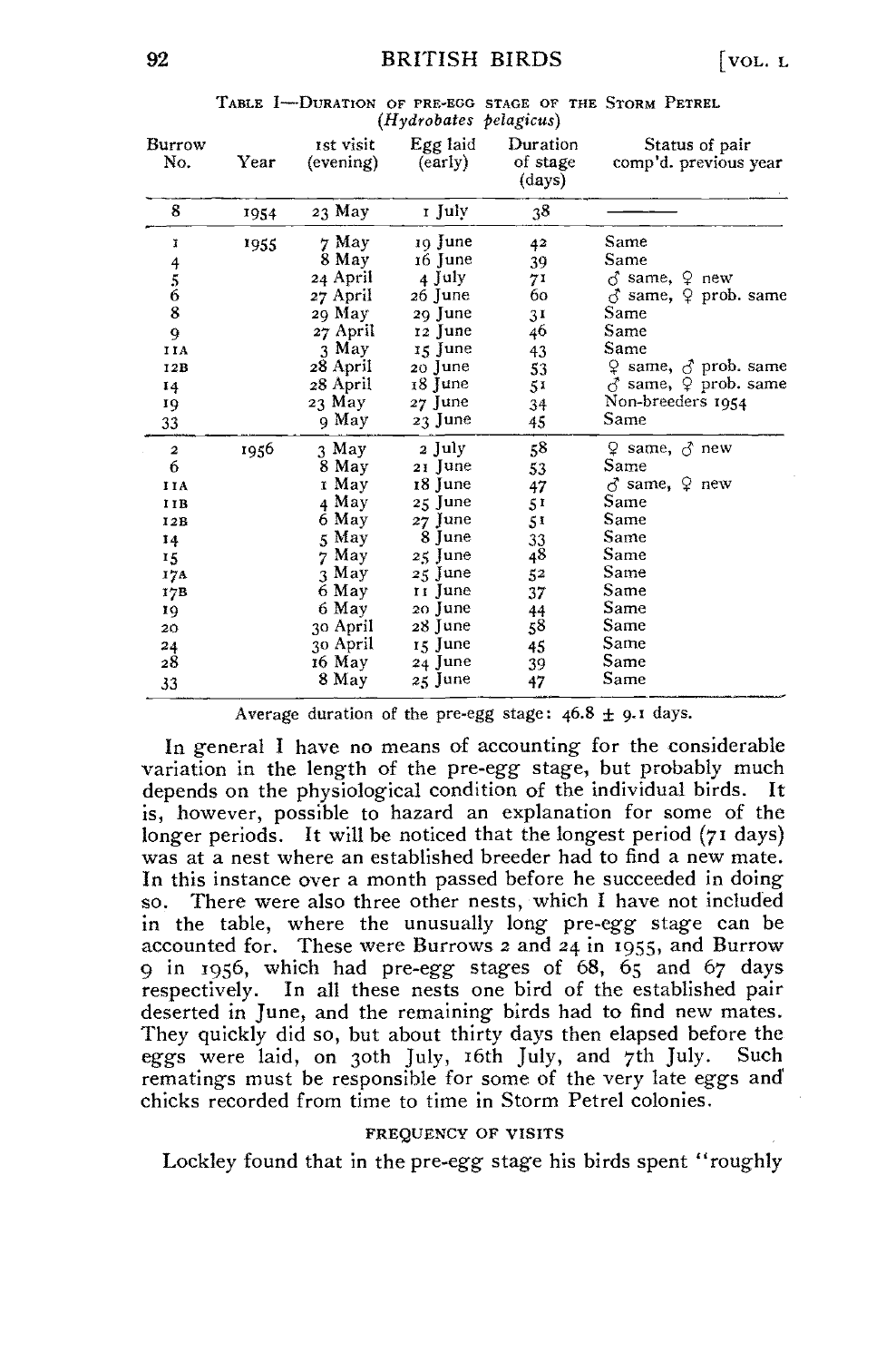one day in every three at the nest", and added "my observations" tend to prove that they do not necessarily return on the next evening, and that, if they do, they may not stay over the following day. More often, they do not appear to visit the nest for perhaps two or three nights". In writing this he was striving after a generalization, and I can appreciatehis difficulties,for the frequency of night-visits and of day-occupation varies greatly, and no two of my nests have had an exactly similar pattern.

In Table II, I have summarized the records of day-occupation at twenty-eight nests where the pair remained intact in the pre-egg period. It ignores any day-occupation of these nests by strangers.

| Burrow<br>No. | Year | ♂<br>alone              | Both<br>birds                              | ¥<br>alone              | Total days<br>occupation              | Duration of pre-<br>egg period (days) |
|---------------|------|-------------------------|--------------------------------------------|-------------------------|---------------------------------------|---------------------------------------|
| 4             | 1955 | o                       | I                                          | $\mathbf{o}$            | I                                     | 39                                    |
| 6             |      | 2                       | 6                                          | $\Omega$                | 8                                     | 60                                    |
| 8             |      | $\circ$                 | 3                                          | $\Omega$                | $\frac{3}{6}$                         | 31                                    |
| 9             |      | 2                       | $\frac{3}{2}$                              | 1                       |                                       | 46                                    |
| IIA           |      | $\mathbf{o}$            |                                            | $\Omega$                | 2                                     | 43                                    |
| IIB           |      | 2                       | 2                                          | $\mathbf{o}$            | $\frac{4}{6}$                         | >27                                   |
| 12B           |      | I                       | 5                                          | $\Omega$                |                                       | 53                                    |
| 14            |      | I                       | $\ddot{\mathbf{4}}$                        | 3                       | 8                                     | 51                                    |
| 17A           |      | I                       | $\overline{\mathbf{c}}$                    | I                       | 4                                     | >39                                   |
| I/7B          |      | $\overline{\mathbf{z}}$ | I                                          | $\Omega$                | 3                                     | >23                                   |
| 19            |      | 6                       | 3                                          | 1                       | 10                                    | 34                                    |
| 20            |      | $\circ$                 | $\ddot{\mathbf{4}}$                        | I                       | 5                                     | .> 34                                 |
| $\bf{^{28}}$  |      | $\frac{5}{6}$           | $\frac{5}{3}$                              | O                       | 10                                    | 27                                    |
| 33            |      |                         |                                            | 1                       | 10                                    | 45                                    |
| $\mathbf 2$   | 1956 | o                       | 4                                          | $\overline{\mathbf{c}}$ | 6                                     | 58                                    |
| 6             |      | 3                       |                                            | $\circ$                 | $\frac{7}{6}$                         | 53                                    |
| IIB           |      | $\circ$                 | $\begin{array}{c} 4 \\ 5 \\ 6 \end{array}$ | I                       |                                       | 51                                    |
| 12B           |      | $\circ$                 |                                            | $\Omega$                | 6                                     | 51                                    |
| 14            |      | I                       | 2                                          | $\bf{I}$                | $\begin{array}{c} 4 \\ 6 \end{array}$ | $\frac{33}{48}$                       |
| 15            |      | $\circ$                 | 4                                          | 2                       |                                       |                                       |
| I7A           |      | I                       |                                            | I                       | 6                                     | 52                                    |
| 17B           |      | $\circ$                 | $\begin{array}{c} 4 \\ 3 \\ 2 \end{array}$ | 2                       | $\frac{5}{5}$                         | 37                                    |
| 17C           |      | o                       |                                            | 3                       |                                       | 5 <sup>2</sup>                        |
| 19            |      | $\overline{4}$          | 5                                          | $\mathbf{I}$            | 10                                    | $^{44}_{58}$                          |
| 20            |      | $\circ$                 |                                            | 2                       | 6                                     |                                       |
| 24            |      | I                       | $\frac{4}{3}$                              | I                       | 5                                     | 45                                    |
| 28            |      | 8                       | $\ddot{\mathbf{4}}$                        | $\overline{\mathbf{z}}$ | 14                                    | 39                                    |
| 33            |      | 5                       | 5                                          | $\mathbf I$             | 11                                    | 47                                    |
| Totals        |      | 51                      | 99                                         | 27                      | 177                                   |                                       |

TABLE II—DAY-OCCUFATION IN THE PRE-EGG PERIOD OF THE STORM PETREL *(Hydrobates pelagicus)* 

It will be seen that the number of occasions when the birds remained in the nest by day bears no close relationship to the length of the pre-egg stage. One interesting fact that emerges is the tendency for males to remain by day more often than females. L. E. Richdale (personal communication) suggested that this might be due to a stronger and more protracted urge to mate, and hence a greater attachment to the mating Chamber, on the part of the male. This state of affairs is common to a wide variety of animals.

Day-occupation had a haphazard distribution throughout the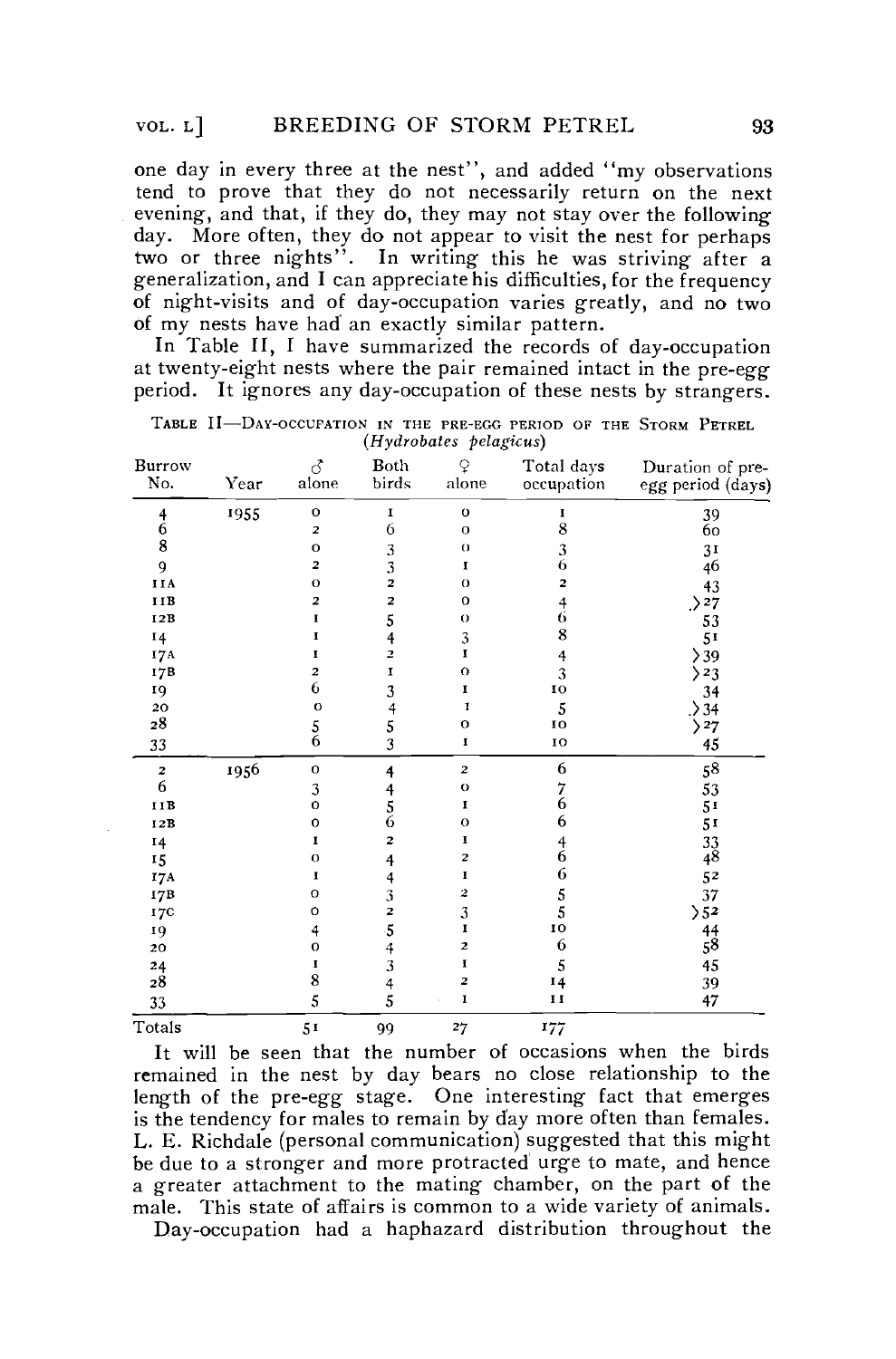pre-egg stage, except in the last week when it was uncommon to find a bird in the nest by day. There have been only eleven instances of day-occupation in the week before laying, at fifty nests observed, and only three cases of occupation on the day before laying (in two of these three the occupant was known to be male). The füll explanation of this almost complete cessation of day-occupation remains to be found, but it makes available the maximum amount of feeding-time just before the long spells of the incubation begin. It may suggest that the time of actual mating has passed.

Intervals between the days of occupation have varied greatly in length, but a few nests have shown some regularity over short periods, usually with a three-day cycle. Birds have occasionally remained in the nest for two successive days; of twenty-six instances recorded, such birds have been accompanied by their mates on the first day three times, on the second day nineteen times, and on both days twice. In one other case a "visitor" was present on the second day, and only once was the bird alone on both days. In addition, there has been one case of a bird remaining for three days, accompanied by its mate on the second and third. Apparently the usual incentive for a prolonged stay is the arrival of a fresh bird on the second night.

Night-visits, lasting only three or four hours at most, are very much more frequent than day-occupation. The twenty-eight burrows listed in Table II had 439 night-visits quite apart from the 177 occasions when birds remained during the day. Again there is no constant interval between visits; my burrows have been visited for up to twenty-three successive nights, though visitingfor more than about ten successive nights is rare. There have also been gaps of up to seven nights between visits; the longer gaps were all early in the pre-egg period.

It is possible that some of the night-visits recorded were made by "visitors" alone, but I believe that it is unusual for strangers to enter unless one of the owners is present, and cailing. I have no reliable figures to show how often the visits of the pair coincide, but my 1954 experience of night-visits suggested that the birds are together on more than half of the nights when visits are made.

Many of my nest-records suggest a tendency for visits to become more frequent as the pre-egg period progresses. In an attempt to express this, I reduced the visits at twenty "uncomplicated" nests to "visit-units", in which each unit represents one night of activity at the nest, day-occupation counting two units, and two successive days of occupation counting three units. The average attendance figures at these twenty nests were: first week of the period 4.1 units, second week 4.2 ; third week before laying 4.6, second week before laying 4.7, last week before laying 5.2 ; and attendances in any intervening weeks average about the 4.5 level.

## SONG AND COURTSHIP

The song of the Storm Petrel is described in *The Handbook* as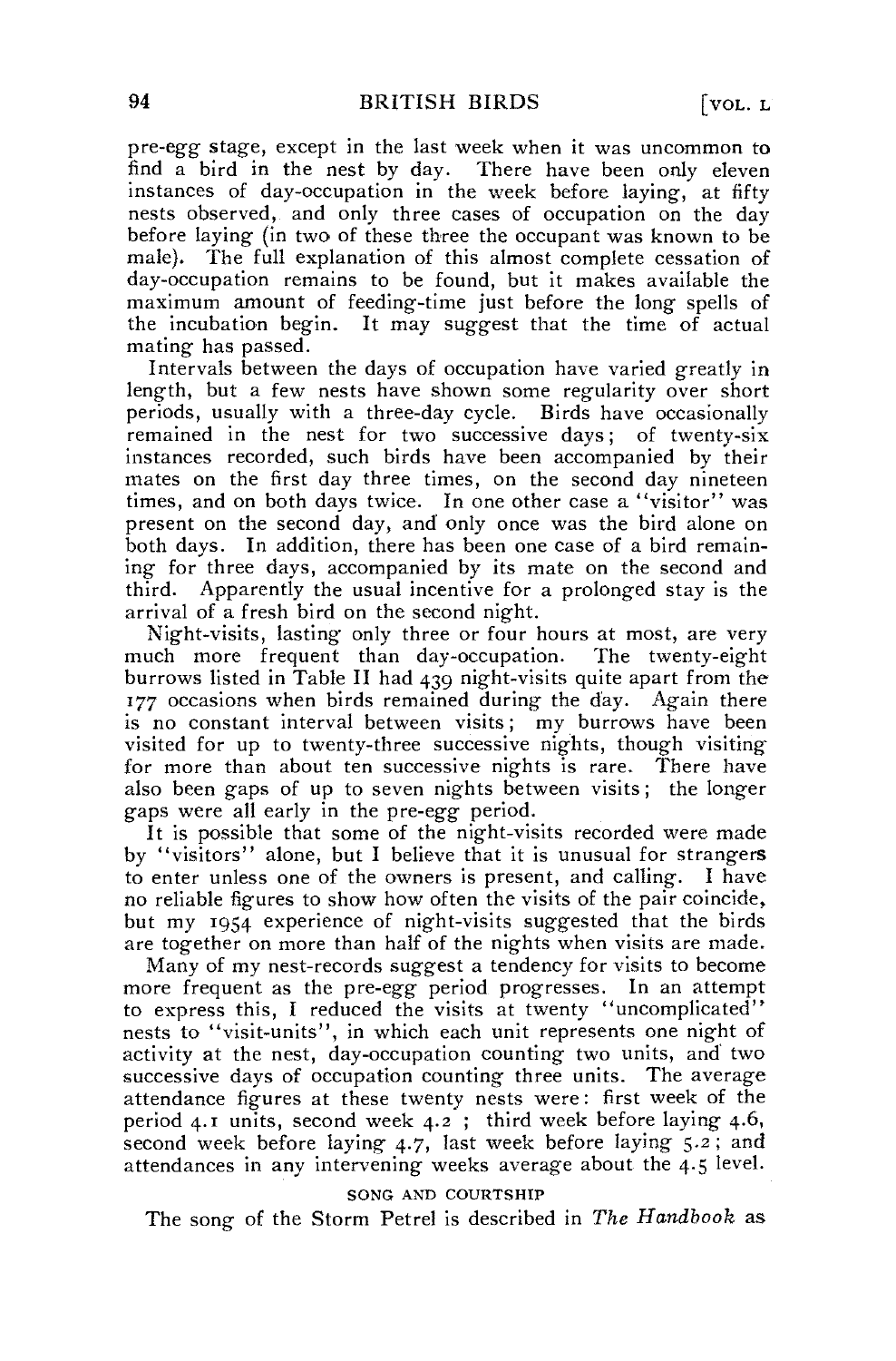" a not loud but penetrating sound consisting of a harsh, uneven purring 'urr-r-r-r-r' long sustained . . . ending abruptly with 'chikka', almost a hiccough". I have no quarrel with this description, though Charles Oldham's Statement that the hiccough sounded "like a fairy being sick" evokes for me something much nearer the actual noise.  $\tilde{I}$  have not attempted to beat Oldham's record of an unbroken run of churring with 983 "chikkas", though I have no doubt that this could be done, for the sound will issue from the burrow for literally hours at a Stretch. I have rarely heard a complete burst of song from a bird on the wing, and I doubt if one could prove *The Handbook* assertion that it is used, even "exceptionally", "as call by flying bird to sitting mate".

The song may be heard at any time from late April to early September, but the peak is in late May and June, before the eggs are laid. Incubating birds do not sing much, and there is no song after the chicks hatch, so that birds singing in late summer are almost all ineffectives. I believe that the most sustained singers are birds alone in the nest, and I seldom heard song from a burrow which proved to have two birds, when I was making nightexaminations in 1954. It is not uncommon to hear a bird singing during the day, particularly in the afternoon and early evening, and this often seems to be a response to noise or movement outside the burrow.

The song appears to serve a dual function of announcing ownership and attracting the notice of other birds. This attraction seems a powerful one, and strange birds, even established breeders from other nests, may often be found at the entrance of a burrow where a bird is singing, if one visits a colony after dark.

The burrow is apparently not defended against intruders in the pre-egg stage, but I have never found a stranger in the scrape after the *egg* was laid, and only rarely when two birds were already present in an eggless hole. The less sustained nature of the singing, or its complete absence, in such circumstances, may account for this.. It is possible that Storm Petrels behave promiscuously at times, though I have no proof of it. Fidelity to one mate could be explained by the fact that intruders rarely return twice to the same hole, whereas the pair meet frequently in their burrow.

In late May, June and early July there takes place a "displayflight" which can often be watched by moonlight or twilight. (Storm Petrels are not at all inhibited by moonlight, rather the reverse; and the earliest birds arrive while there is still some daylight, about ninety minutes after sunset, the latest leaving less than an hour before sunrise). This flight may take place at any hour of the night, and occurs in a fairly limited area above the burrow, where it probably begins and usually ends. One bird closely pursues the other, often within six inches of its tail, and the flight is more rapid and direct than the normal fluttering, erratic action. The course followed is often roughly circular, more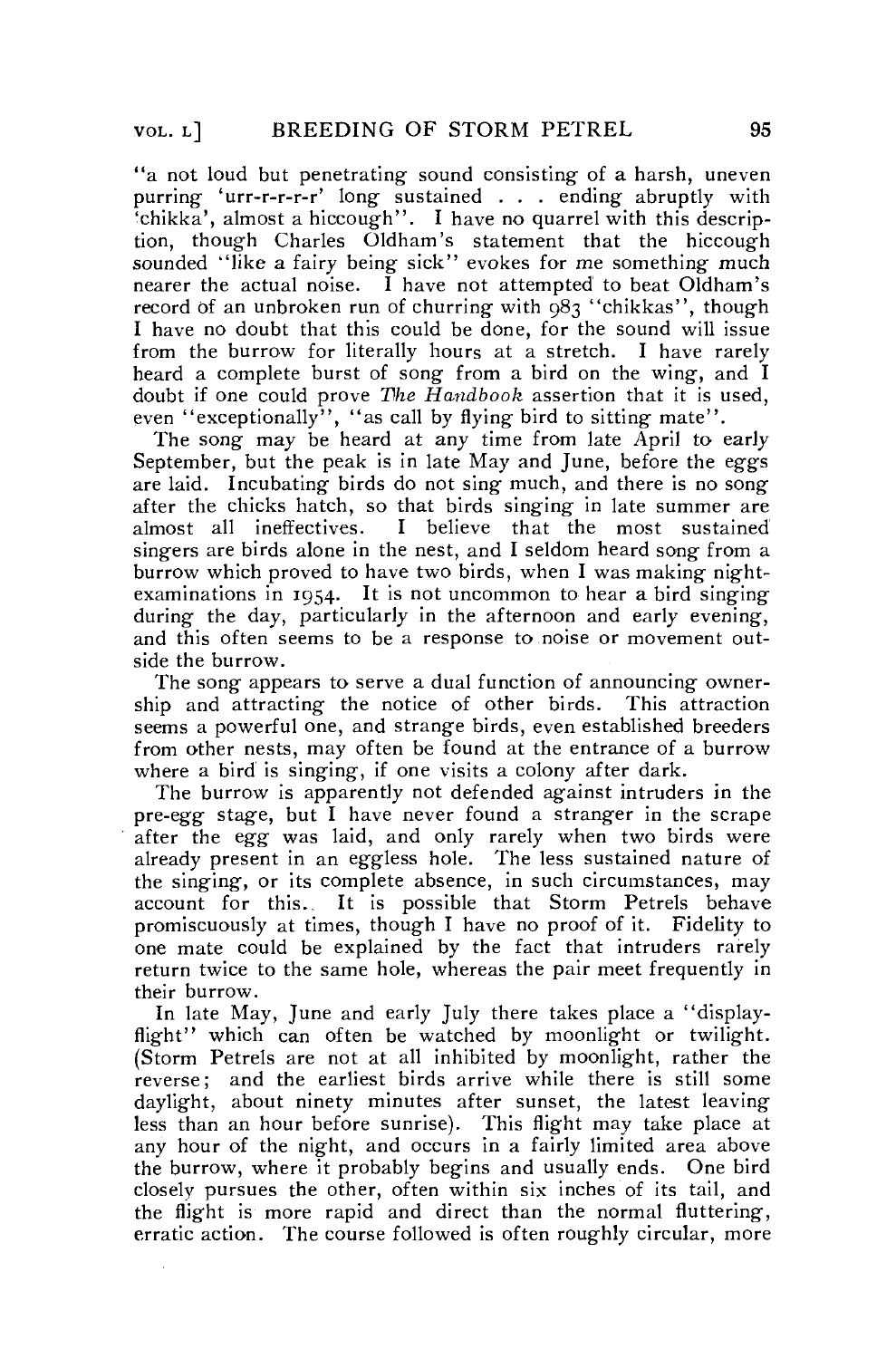often extremely irregulär, At times the birds part, together forming- a figure of eight, and resume the chase when they meet again in the centre. A loud call which I write as "terr-chick" is given at intervals, and becomes louder and more frequent as the excitement mounts, particularly if a third bird joins in, as sometimes happens. Snatches of the purring song are given, and several variations of the *"terr-chick"* call, with the syllables transposed or the first one omitted. There is also a very rapid "wick-wickwick" which I have heard very rarely.

Occasionally birds can be heard to collide in the air, though I have never actually seen this happen. Williamson (1948) saw collisions between Leach's Petrels in the Faeroes, and regarded them as part of the bird's behaviour pattern, a prelude to entry into the burrow. His birds feil to the ground after colliding, and apparently disappeared into holes.

Roberts has suggested that the white rump (of Wilson's Petrel) may act as a releaser of the aerial chases. Certainly it is designed to elicit a visual response of some kind, and there are many analogies with other birds and mammals, in which white rumpmarkings displayed by a retreating animal bring pursuit reactions into play.

## COPULATION

I have not distinguished any sound from the burrow which might be particularly associated with copulation, though light scufflings and squeakings may be heard when two birds are in occupation. Ainslie and Atkinson *(loc. cit.)* heard a distinctive' sound from Leach's Petrels, which they suggested was uttered only during the act of mating, and apparently only once in a season.

It is not impossible that copulation may sometimes occur outside the hole. At Skokholm on loth June 1955 Geoffrey Stansfield saw two birds hovering close to the ground, one directly above the other. They remained almost motionless for several seconds in the beam of his torch, before flying off into the darkness. It seems not unlikely that he had interrupted an attempted mating.

## **The Egg Stage**

There is no record of a Storm Petrel laying a clutch of more than one *egg* at Skokholm; indeed, I have not so far traced any well-authenticated record of a clutch of two, though most referencebooks imply that this may occur. The *egg* is pure white, often with a few red-brown speckies at the large end, and weighs about 5 grammes (not .387 as stated in *The Handbook*—a figure which, however, applies to the blown shell alone).

The period of time during which the eggs are laid is protracted. The earliest egg-date for Skokholm is 28th May (several years), and the latest about 2oth August (a chick which hatched about 28th September 1956). Most of the eggs are produced in the second half of June and the first few days of July. The graph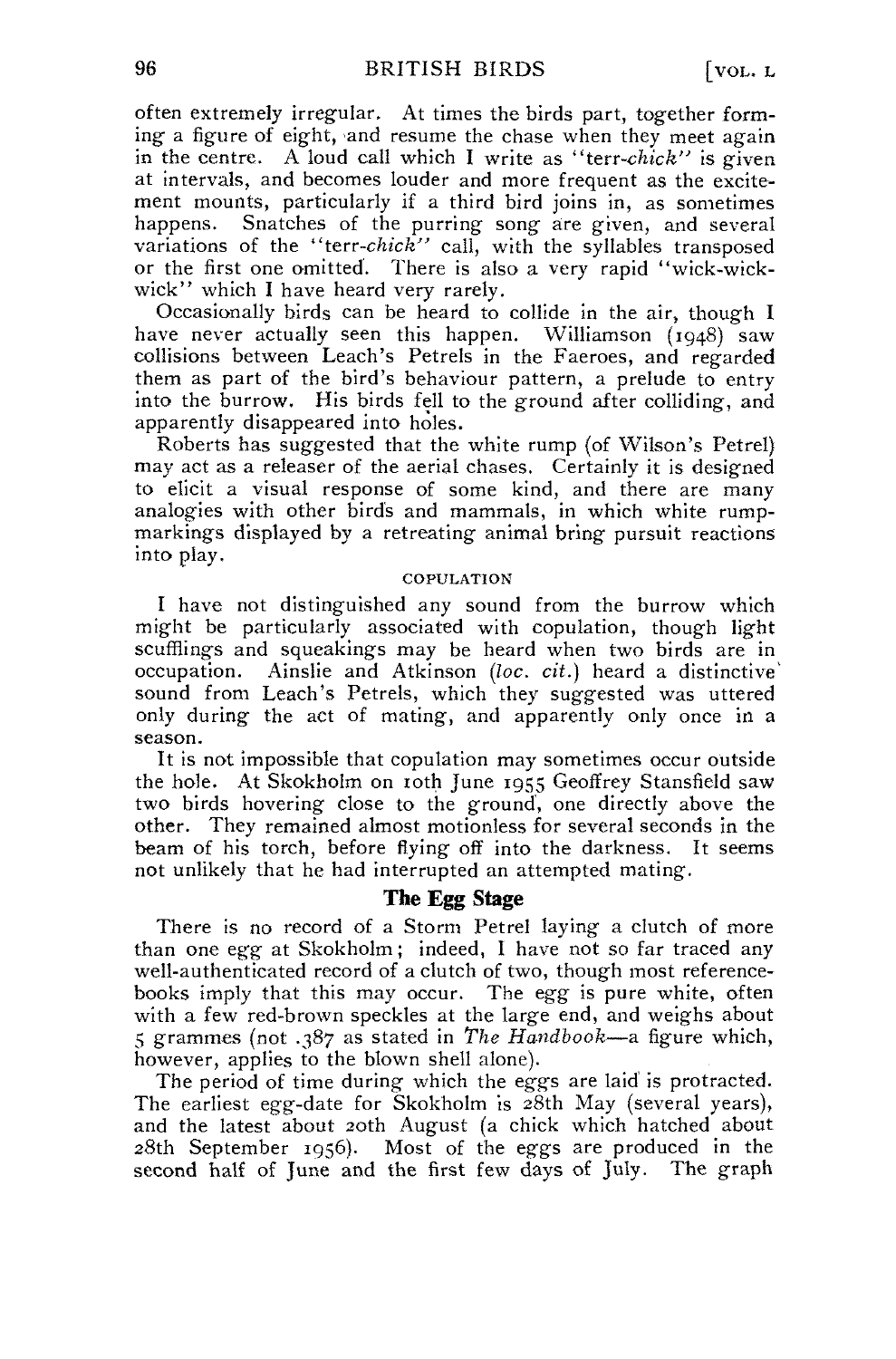in Fig. i is derived from the data for fifty-seven eggs laid in my burrows in 1954-56, and shows the percentage of eggs laid by the end of each five-day period through the laying-season.



FIG. 1—THE EGG-LAYING SEASON OF THE STORM PETREL *(Hydrobates pelagicus)*  The graph at the top (Fig. 1a) shows the percentage of the season's total of eggs laid by the end of each five-day period, while the histogram below it (Fig. ib) shows the actual number of eggs laid in each period.

The histogram (Fig. ib) is derived from the same data, but shows the actual number of eggs laid in each five-day period. The double peak is present when the three years are plotted independently, but is obscured slightly in Fig. ib, because the 1956 peaks were a day or two later than those of 1954 and 1955. My nest-records for 1955 and 1956 indicate that the bulk of layings in the first peak were by experienced breeders, whilst many of those in the second peak were by newly-formed pairs, or birds which had not previously bred. The cross-hatched sections of the histogram represent eggs which were laid by pairs including at least one non-breeder of the previous year.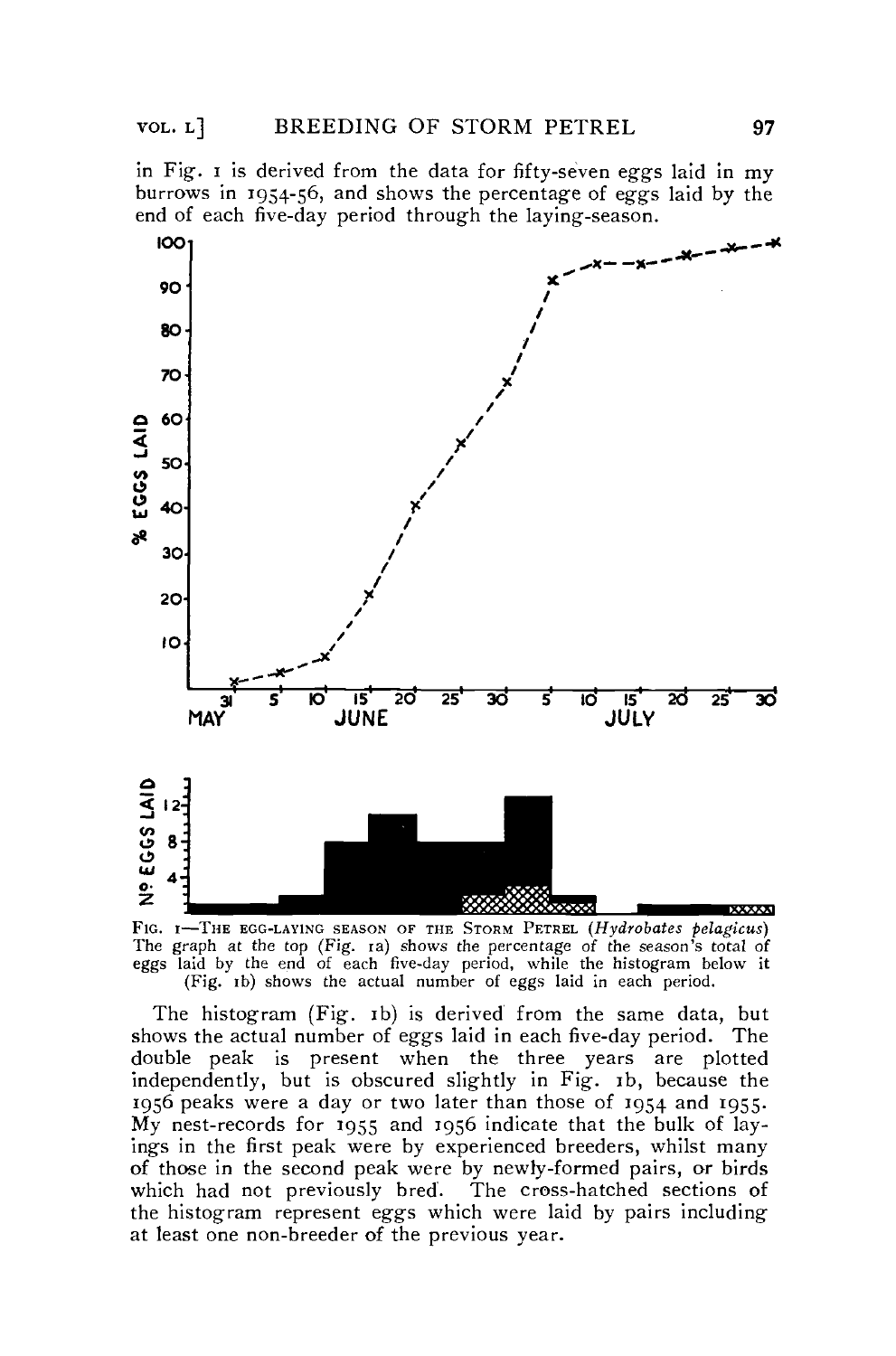Three of the very late eggs have already been referred to in the discussion of the pre-egg stage, and explained by the prolongation of that stage due to rematings. Another (22nd July 1954) was a replacement laid twenty days after the loss of the first *egg* in Burrow 15a. The laying of replacements is evidently rare in the petrels, though Gross (1935) records one instance in Leach's Petrel, and there is another record for the present species (S. Gordon, 1931). Very late (November) chicks have been found by several writers, and late layings are not rare, but the proportions due to remating and to replacement cannot yet be assessed.

In 1954 and 1955 I found that all the eggs had been laid between midnight and noon, and knew that in four nests they must have been laid during the hours of darkness, for these were left unincubated on the first day. It was not until the cloacal examinations of 1956 that I discovered that the male usually (33 out of 39 records) takes the first incubation shift, which means that the female must return, lay the *egg,* and depart, all within the space of four hours or less. This seems to imply that she has some physical control over the actual time of laying. She may not always succeed in reaching the burrow, for on several occasions in the 1954-56 seasons I have noticed fresh eggs in open sites to which they could not have rolled or been pushed by the bird. There were usually suitable holes near-by.

## THE INCUBATION PERIOD

Table III condenses information about thirty-six nests where the eggs were successfully hatched. The incubation period is given, to the nearest twelve hours. The days on which the *egg* was not incubated are listed, where known, in the last column; the words "probably continuous" mean that the nest was not examined on all days, but that I have no reason to think there was any interruption in the incubation.

| Burrow<br>No. | Year | Egg<br>laid | Egg<br>hatched | Incubation<br>period (days) | Remarks on incubation          |
|---------------|------|-------------|----------------|-----------------------------|--------------------------------|
| I             | 1954 | 14 June     | $24$ July      | 40                          |                                |
| 1             | 1955 | 19 June     | $28$ July      | 39                          | Probably continuous            |
| 4             | 1954 | 18 June     | 29 July        | 41                          | Not incub. ist day             |
| 5             | 1954 | 1 July      | II Aug.        | 41                          |                                |
|               | 1955 | 4 July      | 13 Aug.        | 40                          | Probably continuous            |
| $\frac{5}{6}$ | 1955 | 26 June     | 5 Aug.         | 40                          |                                |
| 6             | 1956 | $21$ June   | 31 July        | 40                          | Probably continuous            |
| 8             | 1955 | 29 June     | $7$ Aug.       | 39                          | Probably continuous            |
| 9             | 1954 | 9 June      | 21 July        | 42                          | Not incub. 3rd, 29th, 40th day |
| 9             | 1955 | $12$ June   | $23$ July      | 41.5                        | Not incub. Ist day             |
| 9             | 1956 | $7$ July    | 17 Aug.        | 41                          | Not incub. 25th, 30th day      |
| IIA           | 1954 | 21 June     | 31 July        | 40                          | Continuous                     |
| IIA           | 1956 | 18 June     | 29 July        | 41                          | Not incub. 2nd day             |
| IIB           | 1955 | 3 July      | 15 Aug.        | 38                          | Continuous                     |
| III           | 1956 | 25 June     | 4 Aug.         | 40                          | Not incub. 37th day            |

TABLE III—INCUBATION PERIODS OF THE STORM PETREL *(Hydrobates pelagicus)*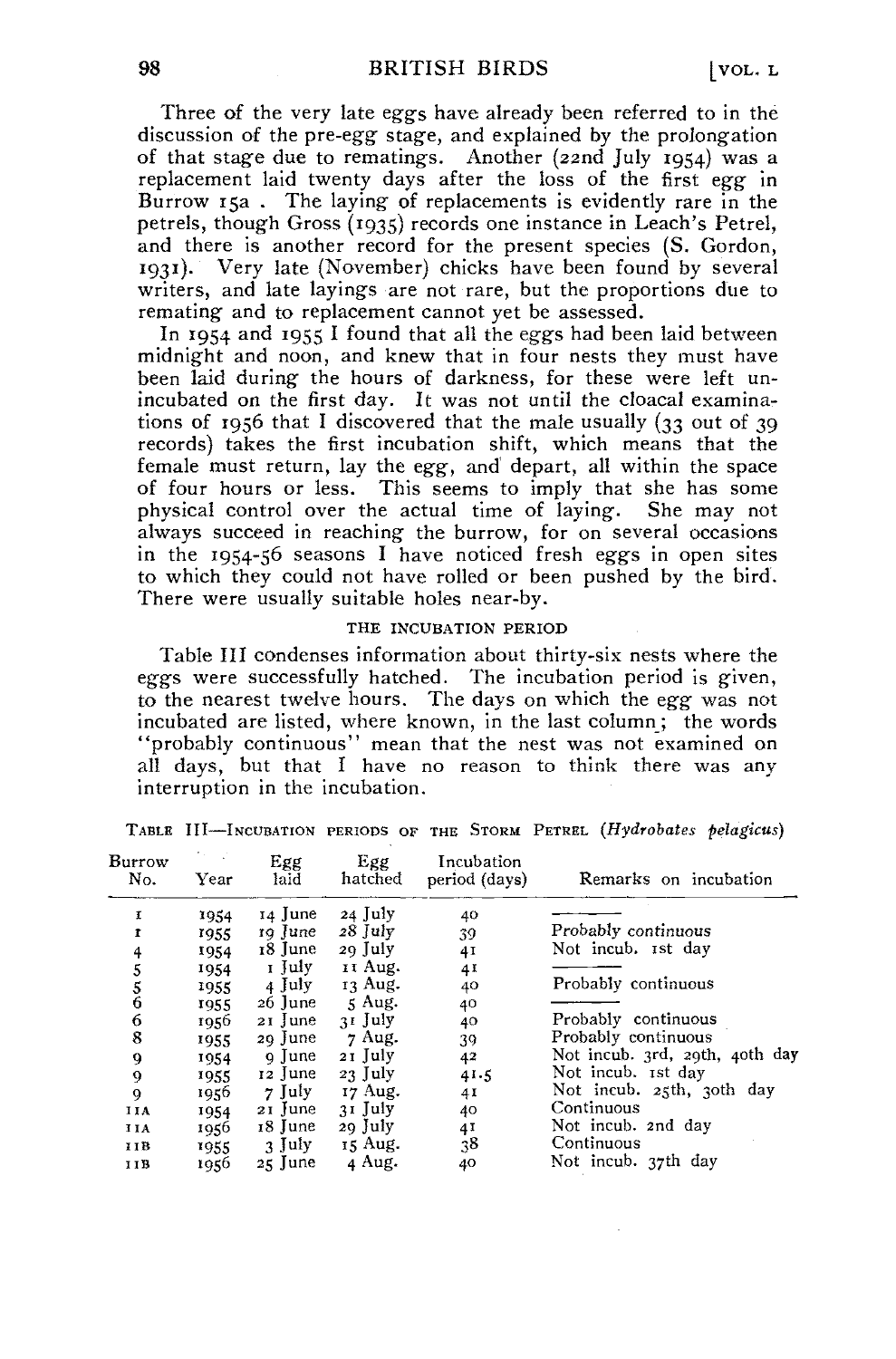| Year  | Egg<br>laid | Egg<br>hatched | Incubation<br>period (days) | Remarks on incubation            |
|-------|-------------|----------------|-----------------------------|----------------------------------|
| 1954  | 2 July      | 11 Aug.        | 40                          | Probably continuous              |
| 1955  | $20$ June   | 29 July        | 39                          | Not incub. 6th day               |
| 1956  | $27$ June   | 6 Aug.         | 40                          | Probably continuous              |
| 1954  | 30 May      | 8 July         | 39                          | Probably continuous              |
| 1955  | 18 June     | 27 July        | 39.5                        | Probably continuous              |
| 1956. | $25$ June   | 6 Aug.         | 42                          | Not incub. 2nd day, ? later      |
| 1954  | 3 July      | 15 Aug.        | 43.5                        | Not incub. 3rd, 4th day          |
| 1955  | r July      | 9 Aug.         | 39                          | Continuous                       |
| 1956- | 25 June     | 14 Aug.        | 50                          | Not incub. 7th, 33rd, 35th-      |
|       |             |                |                             | 39th, 43rd, 44th, 48th, 49th day |
| 1955  | 26 June     | 7 Aug.         | 42.5                        |                                  |
| 1956. | rr June-    | 24 July        | 43                          | Not incub. 2nd, 3rd, 4th day     |
| 1955  | 27 June     | 7 Aug.         | 41.5                        | Not incub. 12th day              |
| 1955  | 26 June     | $\leq$ Aug.    | 40                          | Probably continuous              |
| 1956  | 28 June     | 9 Aug.         | 42                          | Not incub. 4th, 35th day         |
| 1955  | 16 July     | 24 Aug.        | 39                          |                                  |
| 1956  | 15 June     | 26 July        | 41                          | Not incub. 6th day               |
| 1954  | 4 July      | 13 Aug.        | 40                          | Continuous                       |
| 1955  | 20 June     | 29 July        | 40                          | Continuous                       |
| 1956. | 24 June     | 2 Aug.         | 39                          | Probably continuous              |
| 1955  | 23 June     | 1 Aug.         | 39                          | Continuous                       |
| 1956  | 25 June     | 4 Aug.         | 40                          | Probably continuous              |

Average incubation period:  $40.6 \pm 2$  days.

ockley's six incubation-periods ranged from 38 to 40 days, with iverage of 39.5. He considered that 38 days was "probably rest the true period" since a nest with this incubation-period had less disturbance than the other five. Two of his fortyhatchings were of eggs which had been left unincubated on day early in the period.

ooking through my records, it is apparent that an *egg*  tinuously incubated rnay take up to forty days to hatch, perhaps htly longer, whereas another may hatch in 39 days despite one of non-incubation. As might be expected, most of the eggs ng over 40 days to hatch are known to have undergone chilling. ggs in my burrows have hatched successfully after two rrow 16, 1954) and three (Burrow 17B, 1956) successive days chilling early in the period, and after up to three widely irated days. Much more remarkable is the case of Burrow (1956) where the *egg* was chilled for eleven days in all, uding spells of five, two and two days late in the period, and ;hed after 50 days. Matthews (1954) has discussed resistence :hilling by the embryo Manx Shearwater and its value. Welleloped eggs hatched after up to seven days chilling in the row, and were viable after thirteen days in the laboratory. rthews suggests that resistence to chilling would be more "use - ' to the smaller petrels, particularly in times of erratic foodply, since they cannot undertake the lengthy incubation-shifts vhich the shearwater is capable.

he immediate cause of gaps in the incubation is the failure of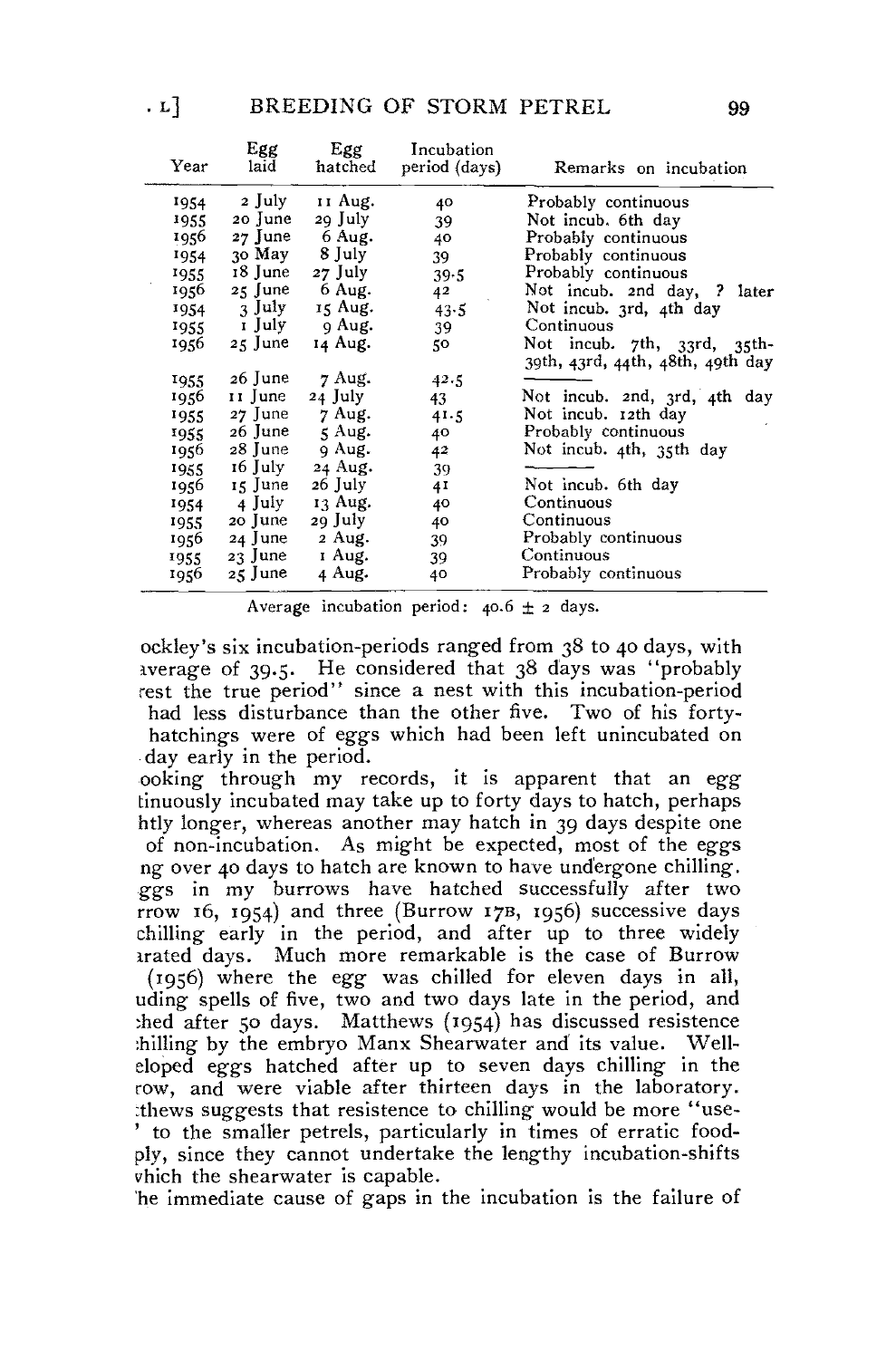the off-duty bird to return when the sitting bird is ready to depart, and this may not always be related to problems of food-supply. Non-incubation on the first day, which has occurred at four of my fifty-seven nests, is a special case, for here it cannot be hunger that compels the female to leave again on the same night that she has returned to lay the egg, and the likelihood of the male's returning on that night ean be no greater than it was in the week preceding laying. At the burrow with exceptionally long chillingperiods, one of the pair was lost in a big gale at the end of July 1956, and never returned; the other bird hatched the *egg* alone. Several birds from other eggs were prevented from returning at the right time by this same gale, with the result that there were gaps of one or two days in the incubation. Some other gaps, and particularly on the second day after laying, are likely to have been caused by my interference.

## SHARE OF THE SEXES IN INCUBATION

Table IV shows the share taken by each bird in the hatching of eight successful eggs, and the number and length of the individual shifts.

|                           | Days incub. |     | No. of shifts    |                  |    |              |           |  |
|---------------------------|-------------|-----|------------------|------------------|----|--------------|-----------|--|
| Burrow No.                |             |     |                  | $\boldsymbol{2}$ |    |              | days<br>5 |  |
| (1954)<br>9               | 18          | 21  | $\mathbf{2}$     | 5                | 9  |              |           |  |
| (1955)<br>9               | 18          | 23  |                  |                  | 8  | $\mathbf{2}$ |           |  |
| $\mathbf{I}$<br>1954      | 20          | 20  | $\mathbf{z}$     |                  | די |              |           |  |
| 17A<br>(1955)             | 17          | 22  | $\boldsymbol{2}$ | n                |    |              |           |  |
| (1955)                    | 22          | 19  |                  | 9                |    |              |           |  |
| $\frac{19}{28}$<br>(1954) | 19          | 21  |                  | 3                | 8  |              |           |  |
| 28<br>(1955)              | 24          | 16  | 3                | 5                |    | 3            |           |  |
| (1955)<br>33              | 20          | 19  | 2                | 8                |    |              |           |  |
| Totals                    | 158         | 161 | 17               | 44               | 56 | ۰            | 2         |  |

TABLE IV—SHARE OF THE STORM PETREL *{Hydrobates pelagicus)* SEXES IN INCUBATION

A larger sample than that given in the table would certainly be desirable, but it seems very probable that the sexes take an equal share of the work. Three-day shifts were the most common, and some nests had a fairly strict three-day cycle of change-overs for a part of the incubation-period.

An interesting feature at all these nests was a change-over during the time the *egg* was chipping, even though at several nests the previous shift had only lasted for one day.

## NIGHT ACTIVITY AT THE NEST

In 1954 the lattices and recorders maintained at the entrances of several nests showed that the nests were being visited, during incubation, far more frequently than change-overs were taking